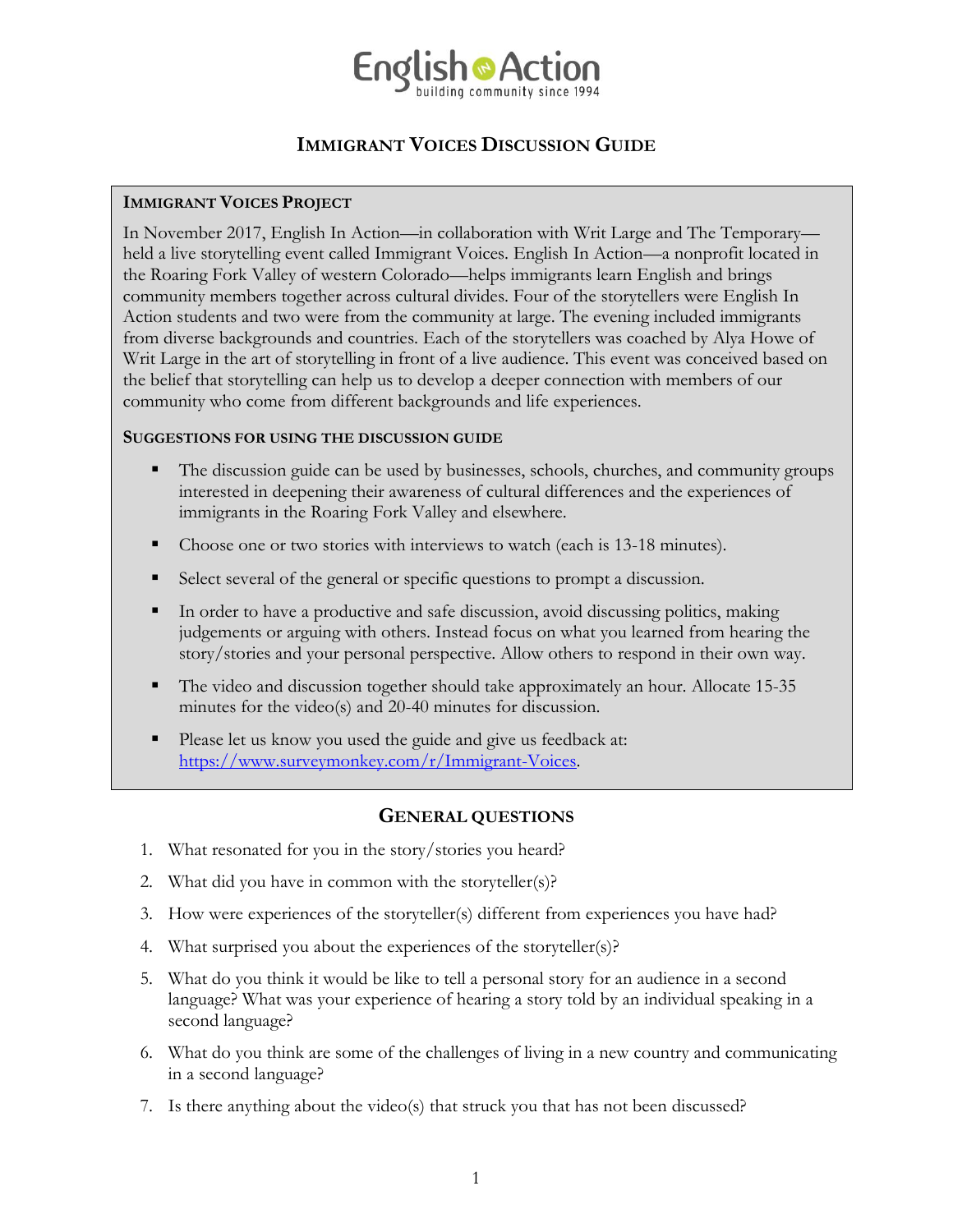

# **QUESTIONS SPECIFIC TO EACH VIDEO**

#### **BERNARDINA BAÑUELOS**

- 1. Bernardina feels it is important to share her experience of growing up in a rural setting in Mexico. What can you learn from hearing about her experience?
- 2. Reflect on the pain and beauty that you heard in Bernardina's story. What were the values that supported Bernardina and her family while she was growing up?
- 3. Bernardina makes an appeal to not be afraid of people like her. Have you noticed fear of immigrants in your community? What do you believe is the source of this fear?
- 4. Bernardina's lack of access to formal education had a big impact on her life. In what ways did she overcome the fact that formal education was not available to her?

#### **SAMUEL BERNAL**

- 1. Samuel says, "I think that's one of the most beautiful human acts is when you build a bridge between your loneliness and the loneliness of someone else and create communication that's what storytelling is about." What do think are the benefits of storytelling?
- 2. Samuel describes his excitement about the radio his grandmother gave him, being on the radio, and recording tapes for girls. Did you have any similar experiences as a child?
- 3. Reflect on the opportunity and loss that Samuel describes in moving to the United States. Have you ever felt conflicted about taking an opportunity?
- 4. Discuss the importance of family. Reflect on the sacrifices related to being separated from family and the worries that many immigrants have about family in their home countries.
- 5. Reflect on Samuel's comments on the invisibility of immigrants. How is that true and/or not true in your community?
- 6. Samuel says that he is part Mexican and part American. In ways are you a mix of cultures and your past experiences?

### **MIGUEL CARBALLO**

- 1. Miguel says that he decided to come to the United States to create a better life for his family. How has the dream of having a better life motivated your family or people you know?
- 2. What did you learn from hearing about Miguel's life in El Salvador?
- 3. Have you seen the racism and prejudice Miguel describes play out in communities you have lived in? If so, how?
- 4. Did anything surprise you about Miguel's career path? Reflect on the experience of being a professional in your home country and having to switch to a different field in a new country.
- 5. Miguel makes the point that North America unites many countries. In what ways are the countries of North America united and separate?
- 6. Miguel mentions the opportunities that would be available to him if he spoke English better and the importance of education. Reflect on the untapped potential of immigrants.